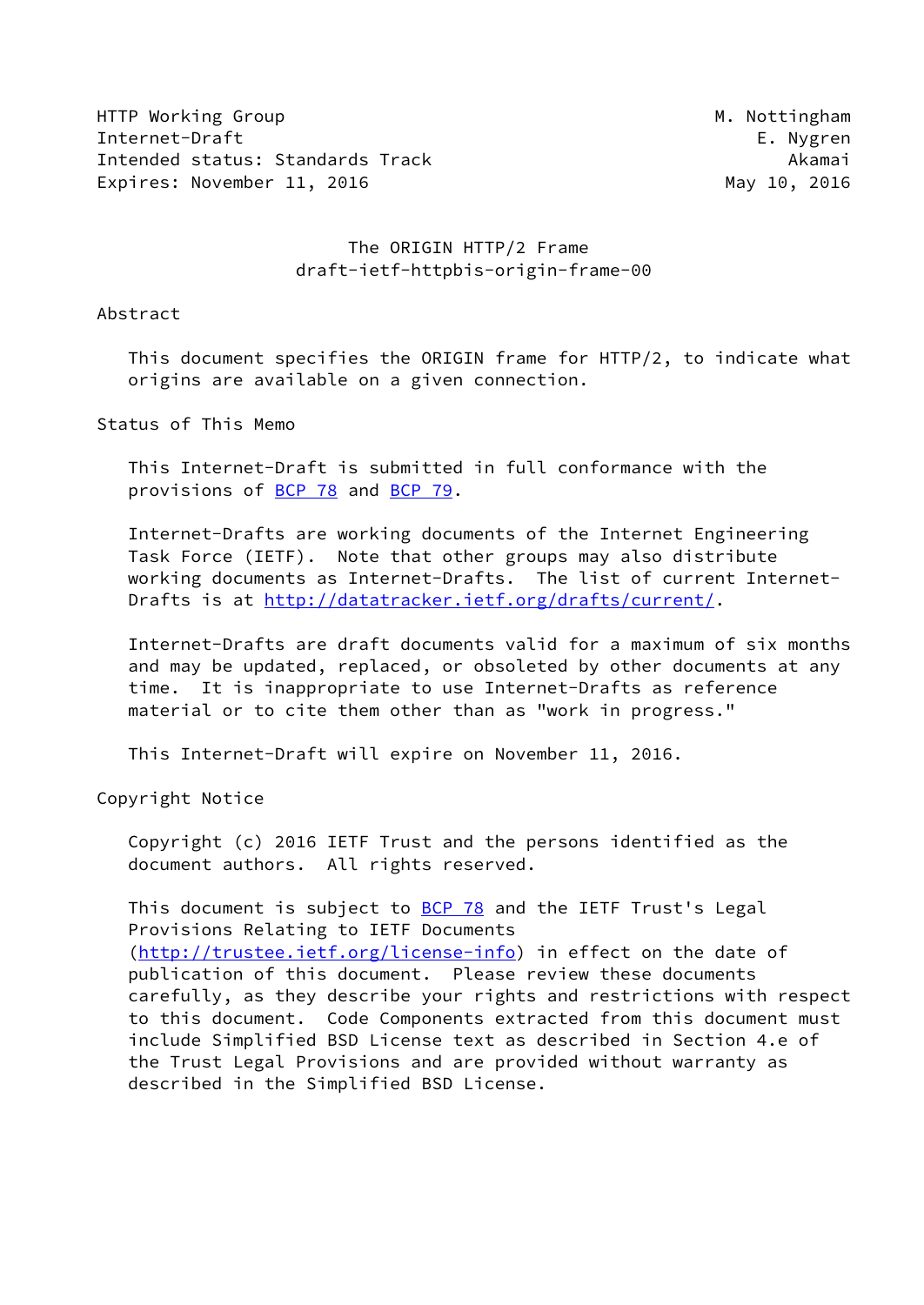<span id="page-1-1"></span>

| Internet-Draft                                                                                                                                                                                                                   | ORIGIN Frames |  |  |  |  |  |  |  | May 2016 |                         |
|----------------------------------------------------------------------------------------------------------------------------------------------------------------------------------------------------------------------------------|---------------|--|--|--|--|--|--|--|----------|-------------------------|
| Table of Contents                                                                                                                                                                                                                |               |  |  |  |  |  |  |  |          |                         |
| 1. Introduction $\ldots \ldots \ldots \ldots \ldots \ldots \ldots \ldots$<br>1.1. Notational Conventions 2<br>1.2. The ORIGIN HTTP/2 Frame $\cdots$ $\cdots$ $\cdots$ $\cdots$ $\cdots$ $\cdots$ $\cdots$ $\cdots$ $\frac{2}{3}$ |               |  |  |  |  |  |  |  |          | $\overline{\mathbf{3}}$ |
|                                                                                                                                                                                                                                  |               |  |  |  |  |  |  |  |          |                         |

# <span id="page-1-0"></span>[1](#page-1-0). Introduction

HTTP/2 [\[RFC7540](https://datatracker.ietf.org/doc/pdf/rfc7540)] allows clients to coalesce different origins [\[RFC6454](https://datatracker.ietf.org/doc/pdf/rfc6454)] onto the same connection when certain conditions are met. In some cases, the server is not authoritative for a coalesced origin, so the 421 (Misdirected Request) status code was defined.

 Using a status code in this manner allows clients to recover from misdirected requests, but at the penalty of adding latency. To address that, this specification defines a new HTTP/2 frame type, "ORIGIN", to allow servers to indicate what origins a connection is authoritative for.

#### <span id="page-1-2"></span>[1.1](#page-1-2). Notational Conventions

 The key words "MUST", "MUST NOT", "REQUIRED", "SHALL", "SHALL NOT", "SHOULD", "SHOULD NOT", "RECOMMENDED", "MAY", and "OPTIONAL" in this document are to be interpreted as described in [\[RFC2119](https://datatracker.ietf.org/doc/pdf/rfc2119)].

<span id="page-1-3"></span>[1.2](#page-1-3). The ORIGIN HTTP/2 Frame

The ORIGIN HTTP/2 frame [\(\[RFC7540\], Section](https://datatracker.ietf.org/doc/pdf/rfc7540#section-4) 4) indicates what origin(s) [[RFC6454](https://datatracker.ietf.org/doc/pdf/rfc6454)] the sender considers this connection authoritative for (in the sense of  $[REC7540]$ , Section 10.1).

 The ORIGIN frame is a non-critical extension to HTTP/2. Endpoints that do not support this frame can safely ignore it.

 It MUST occur on stream 0; an ORIGIN frame on any other stream is invalid and MUST be ignored.

 When received by a client, it can be used to inform HTTP/2 connection coalescing (see  $[REC7540]$ , Section 9.1.1), but does not relax the requirement there that the server is authoritative.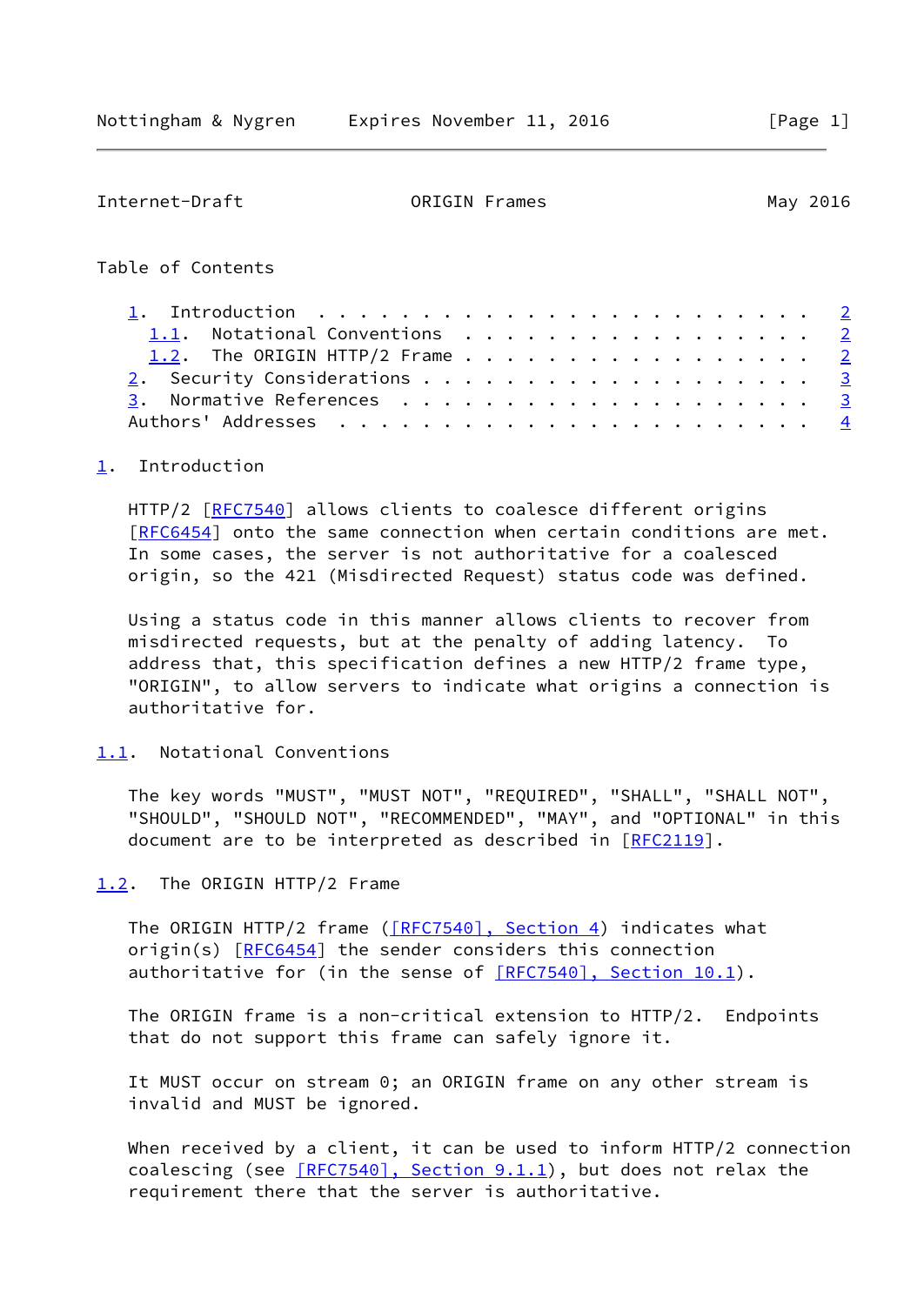If multiple ORIGIN frames are received on the same connection, only the most recent is to be considered current.

Nottingham & Nygren Expires November 11, 2016 [Page 2]

<span id="page-2-1"></span>Internet-Draft ORIGIN Frames May 2016

 Once an ORIGIN frame has been received and processed, clients that implement this specification SHOULD NOT use that connection for a given origin if it did not appear within the current ORIGIN frame.

The ORIGIN frame type is 0xb (decimal 11).

| Origin-Len (16) | Origin? $(*)$ |  |
|-----------------|---------------|--|
|                 |               |  |
|                 |               |  |

 The ORIGIN frame contains the following fields, sets of which may be repeated within the frame to indicate multiple origins:

 Origin-Len: An unsigned, 16-bit integer indicating the length, in octets, of the Origin field. Origin: An optional sequence of characters containing the ASCII serialization of an origin [\(\[RFC6454\], Section](https://datatracker.ietf.org/doc/pdf/rfc6454#section-6.2) 6.2) that the sender believes this connection is authoritative for.

 The ORIGIN frame does not define any flags. It can contain one or more Origin-Len/Origin pairs.

 The ORIGIN frame is processed hop-by-hop. An intermediary must not forward ORIGIN frames.

 Clients configured to use a proxy MUST ignore any ORIGIN frames received from it.

<span id="page-2-0"></span>[2](#page-2-0). Security Considerations

 Clients that blindly trust the ORIGIN frame's contents will be vulnerable to a large number of attacks; hence the reinforcement that this specification does not relax the requirement for server authority in [\[RFC7540\], Section](https://datatracker.ietf.org/doc/pdf/rfc7540#section-10.1) 10.1.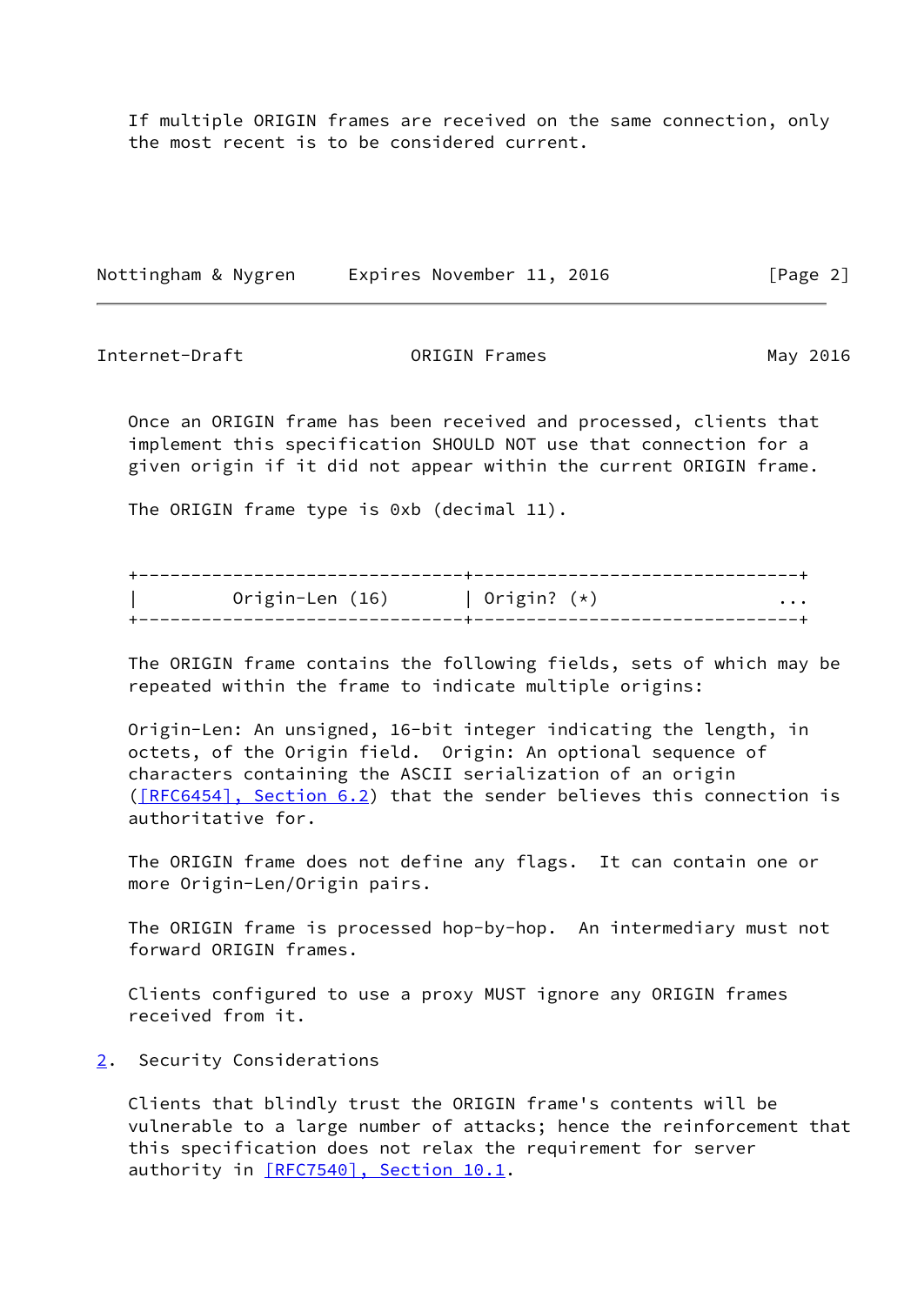### <span id="page-3-0"></span>[3](#page-3-0). Normative References

- [RFC2119] Bradner, S., "Key words for use in RFCs to Indicate Requirement Levels", [BCP 14](https://datatracker.ietf.org/doc/pdf/bcp14), [RFC 2119](https://datatracker.ietf.org/doc/pdf/rfc2119), DOI 10.17487/RFC2119, March 1997, <<http://www.rfc-editor.org/info/rfc2119>>.
- [RFC6454] Barth, A., "The Web Origin Concept", [RFC 6454](https://datatracker.ietf.org/doc/pdf/rfc6454), DOI 10.17487/RFC6454, December 2011, <<http://www.rfc-editor.org/info/rfc6454>>.

| Nottingham & Nygren | Expires November 11, 2016 | [Page 3] |
|---------------------|---------------------------|----------|
|---------------------|---------------------------|----------|

<span id="page-3-1"></span>Internet-Draft **ORIGIN Frames** May 2016

 [RFC7540] Belshe, M., Peon, R., and M. Thomson, Ed., "Hypertext Transfer Protocol Version 2 (HTTP/2)", [RFC 7540](https://datatracker.ietf.org/doc/pdf/rfc7540), DOI 10.17487/RFC7540, May 2015, <<http://www.rfc-editor.org/info/rfc7540>>.

Authors' Addresses

 Mark Nottingham Akamai

 Email: mnot@mnot.net URI: <http://www.mnot.net/>

 Erik Nygren Akamai

Email: nygren@akamai.com